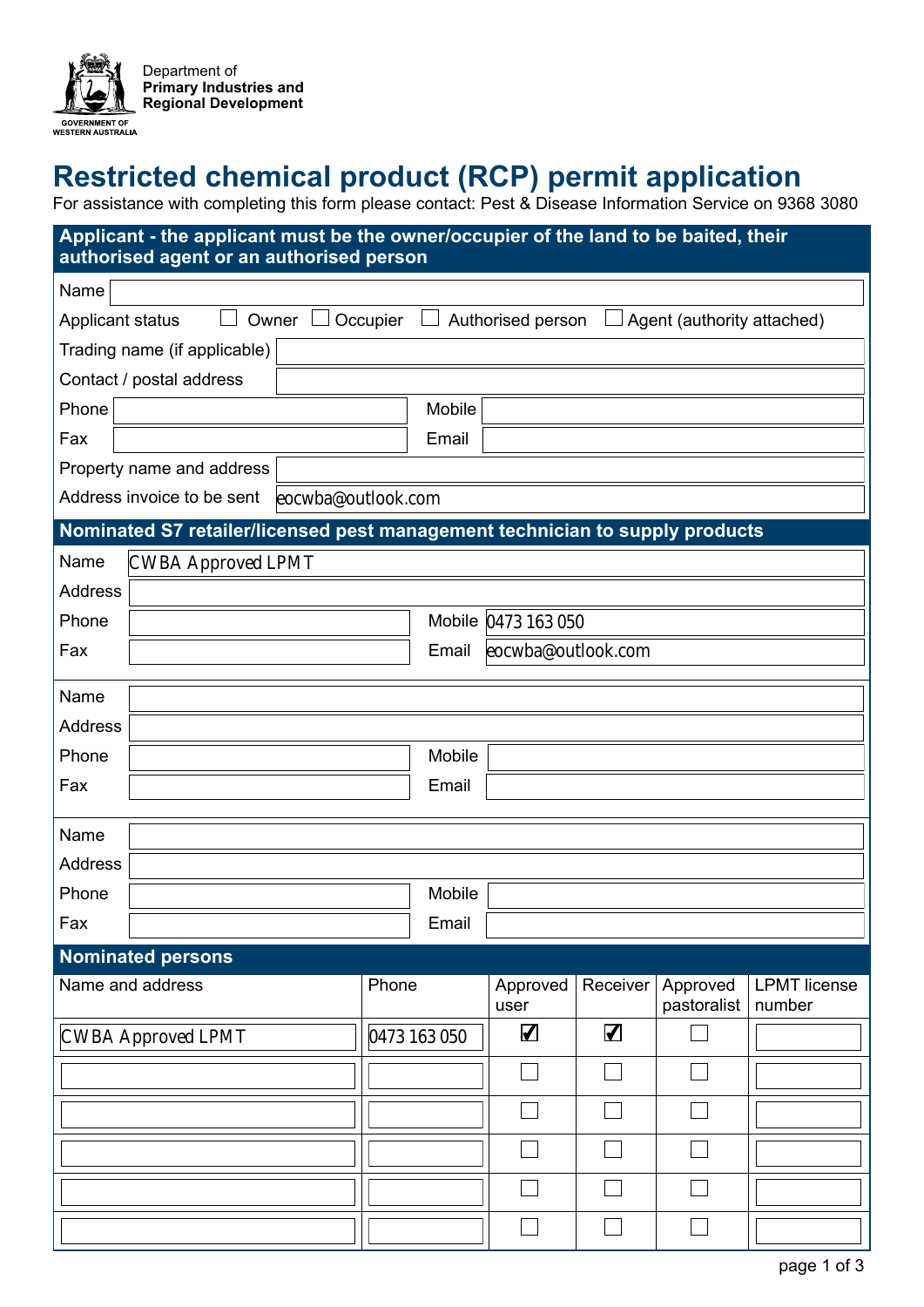#### **Assessment of native fauna**

I have assessed the presence and species of native fauna that may be susceptible to the type of poison proposed for use, and I have deemed there to be low risk.

#### **Property map**

Attach a detailed, to scale property map with road names and relevant points below (include distances from bait area)

- **Highlight:** all access/entry points
- **Indicate**: roads & tracks used for baiting
- **Indicate**: water bodies and water courses
- $\cdot \blacklozenge$ : constructed recreational sites
- **Shade in**: sites or areas to be baited
- **X**: locations of dwellings (own and adjacent)
- $\cdot$   $\triangle$ : proposed location of all poison warning signs
- Mark all areas of native bushland, reserves and national parks
- Mark areas of native fauna habitation
- Indication of property size

## **Please note: applications without a detailed property map will not be accepted**

## **Applicant declaration**

| . of                                                      |    |
|-----------------------------------------------------------|----|
| request a permit to use restricted chemical products from | to |

and being over 18 years of age and the owner/occupier/authorised agent of the above land state that:

• the above information and the attached map is true and correct, and should the use of the recommended products on my property be approved.

I hereby agree to ensure that I and any person nominated as my agent, receiver or approved user for the purposes of this application is appropriately trained and/or authorised and will comply with the relevant code of practice and label directions of use particularly with respect to:

- neighbour notification, warning signs, distance restrictions, clean up after baiting and disposal of wastes, precautionary measures, storage and transport and record keeping; and
- will also comply with any and all additional conditions applied by the authorised risk assessment officer.

As the owner/occupier/approved agent of the above land I acknowledge that should the risk factors on this property change or any of the nominated persons/retailers change, I must inform an authorising officer and submit a revised baiting application form and property map.

Signature (print and sign) date and  $\frac{1}{2}$  date

 $\Box$  I give my consent for a copy of the issued permit (new and amended versions) to be provided by the Department of Primary Industries and Regional Development to the following recognised biosecurity / landholder group(s):

Central Wheatbelt Biosecurity Association

Important - please note: There is an administration fee per unit of risk assessment. Fees for applications for permits must be paid **prior** to processing. Once the application has been submitted, an invoice will be issued and the application will be processed when payment is confirmed. Processing could take up to 10 days after payment has been received.

The application fee is non-refundable in the event that the assessed risk is deemed as extreme and a permit is not issued.

For more information on permits and charges visit DPIRD's baiting and poison permits webpage

[agric.wa.gov.au/1080/baiting-and-poison-permits](https://www.agric.wa.gov.au/1080/baiting-and-poison-permits)

**For assistance with completing this form please contact: Pest & Disease Information Service on 9368 3080**